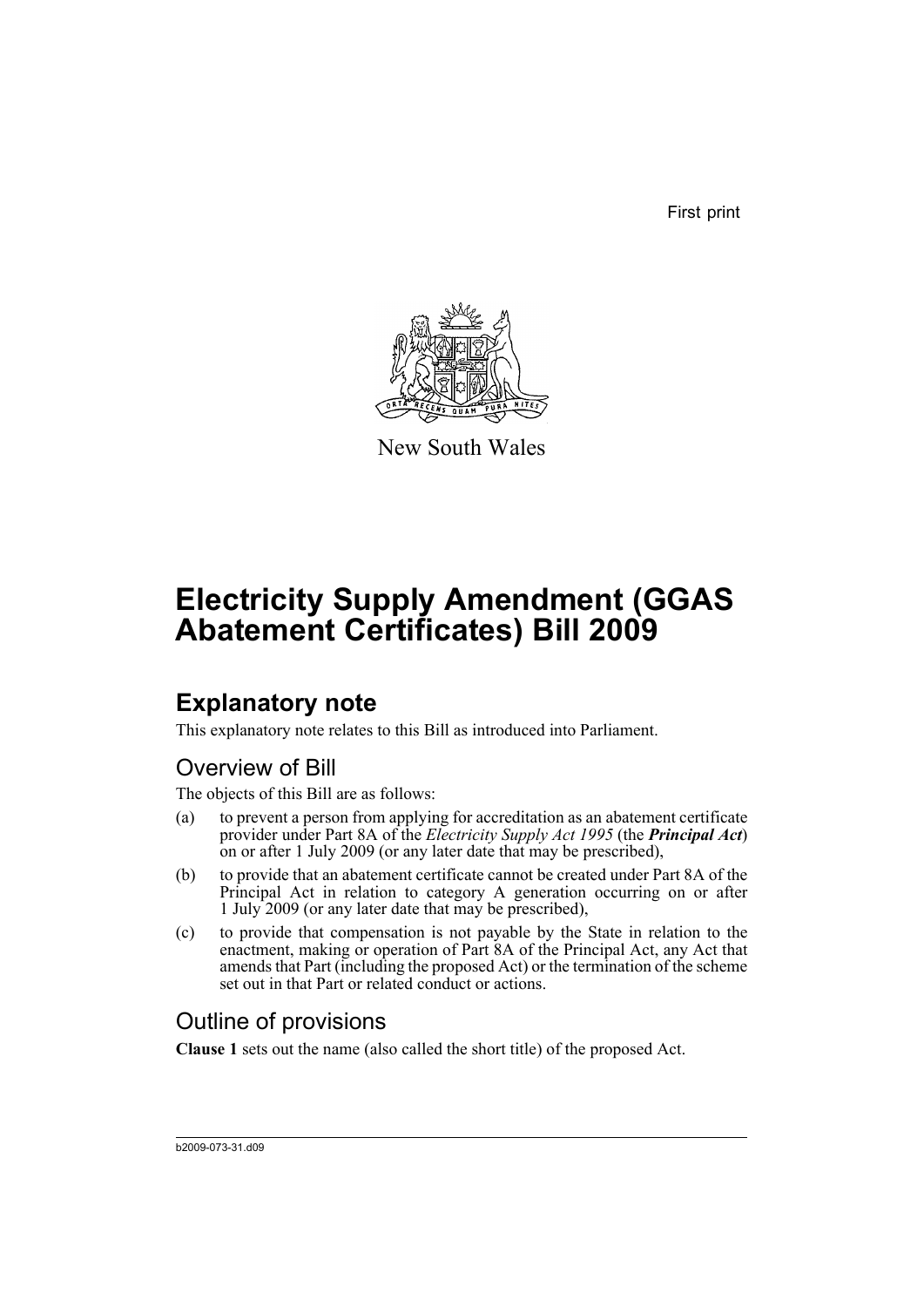Explanatory note

**Clause 2** provides for the commencement of the proposed Act on the date of assent to the proposed Act.

#### **Schedule 1 Amendment of Electricity Supply Act 1995 No 94**

**Schedule 1 [1]** updates two references to the head of The Cabinet Office. This amendment is consistent with clause 2 of the *Public Sector Employment and Management (Cabinet Office) Order 2009*, which provides that those particular references are to be construed as being to either the Director-General of the Department of Premier and Cabinet or the Deputy Director General, (General Counsel), Department of Premier and Cabinet.

**Schedule 1 [5]** provides that a person may not apply for accreditation as an abatement certificate provider under Part 8A of the Principal Act on or after 1 July 2009 (or any later date that may be prescribed).

**Schedule 1 [6]** provides that an abatement certificate cannot be created under Part 8A of the Principal Act in relation to category A generation that occurs on or after 1 July 2009 (or any later day that may be prescribed). Any such abatement certificate cannot be created after 1 October 2009, or if a later day is prescribed, 3 months after that later day. **Schedule 1 [2]–[4]** make consequential amendments.

**Schedule 1 [7]** provides that compensation is not payable by or on behalf of the State in relation to the enactment, making or operation of Part 8A of the Principal Act, any Act that amends that Part (including the proposed Act) or any instrument under that Part, or in relation to any statement or conduct relating to any such enactment, making or operation or any statement or conduct in relation to accreditation as an abatement certificate provider or to abatement certificates.

**Schedule 1 [8]** permits the regulations to contain provisions of a savings or transitional nature consequent on the enactment of the proposed Act.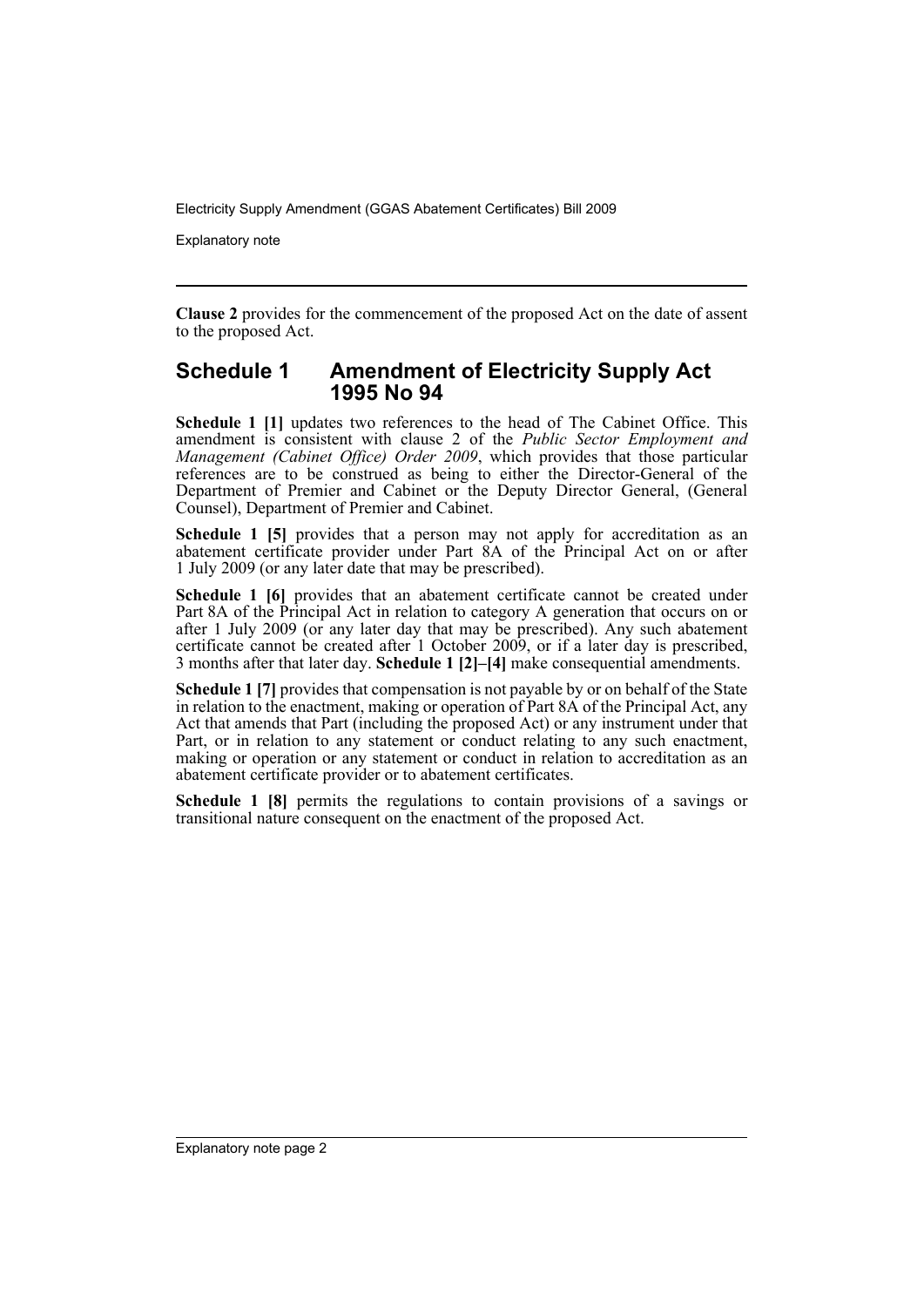First print



New South Wales

## **Electricity Supply Amendment (GGAS Abatement Certificates) Bill 2009**

### **Contents**

|                                                           | Page |
|-----------------------------------------------------------|------|
| Name of Act                                               |      |
| 2 Commencement                                            |      |
| Schedule 1 Amendment of Electricity Supply Act 1995 No 94 | 3    |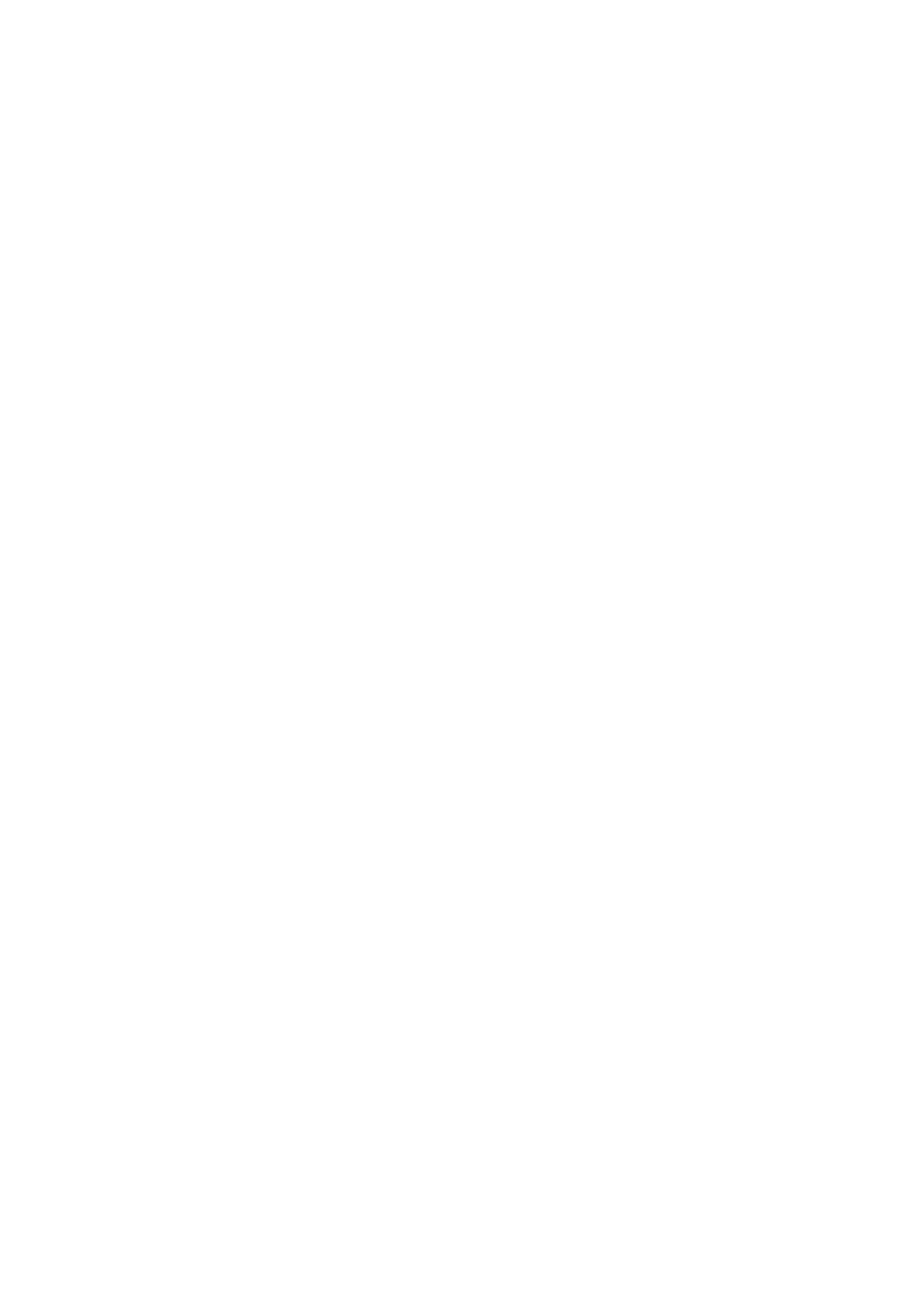

New South Wales

## **Electricity Supply Amendment (GGAS Abatement Certificates) Bill 2009**

No , 2009

#### **A Bill for**

An Act to amend the *Electricity Supply Act 1995* with respect to abatement certificates and abatement certificate providers and the liability of the State in connection with the GGAS Scheme; and for other purposes.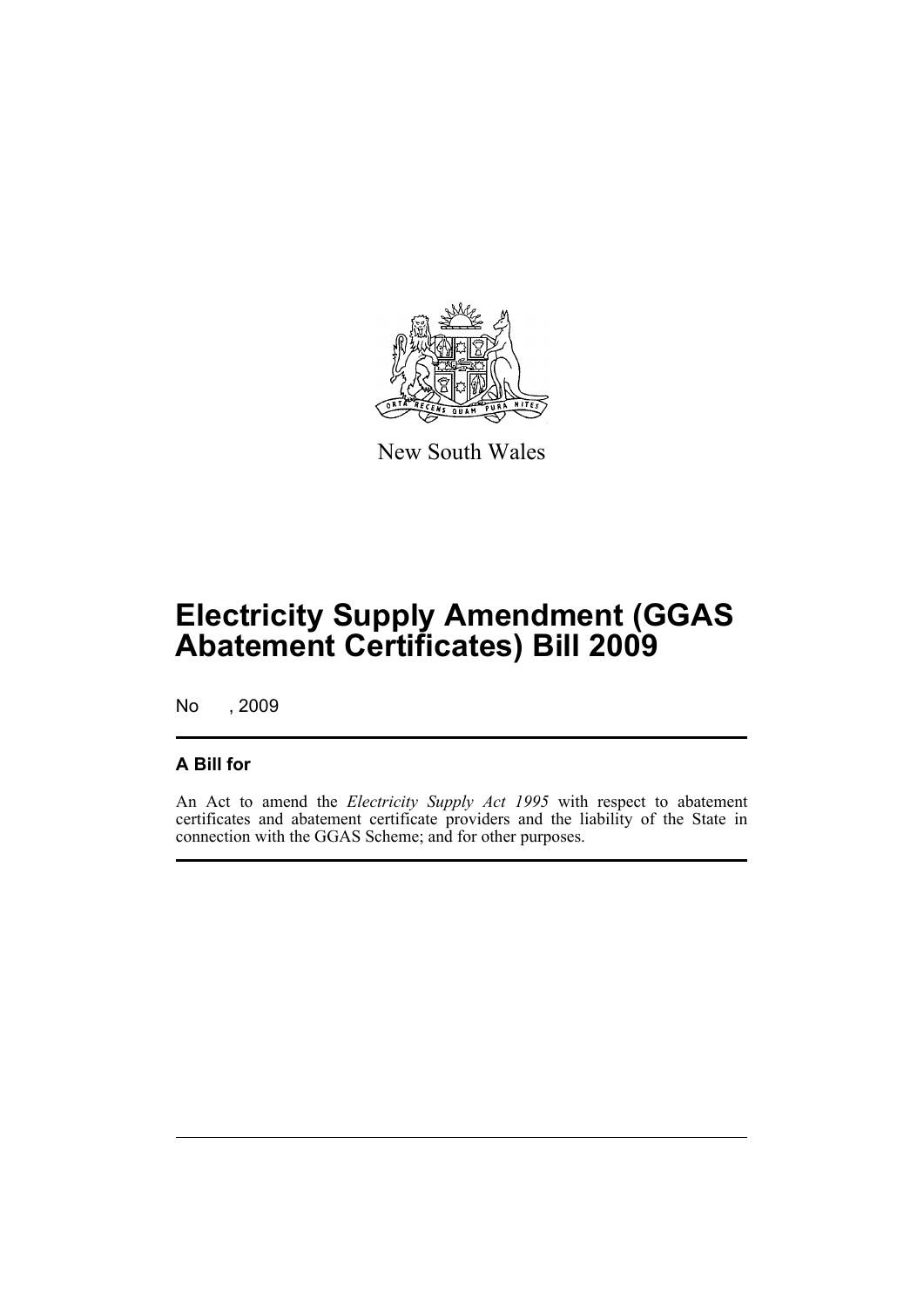<span id="page-5-1"></span><span id="page-5-0"></span>

| The Legislature of New South Wales enacts: |                                                                                         | 1                            |
|--------------------------------------------|-----------------------------------------------------------------------------------------|------------------------------|
|                                            | Name of Act                                                                             | $\mathcal{P}$                |
|                                            | This Act is the Electricity Supply Amendment (GGAS Abatement<br>Certificates) Act 2009. | 3<br>$\overline{\mathbf{4}}$ |
|                                            | Commencement                                                                            | 5                            |
|                                            | This Act commences on the date of assent to this Act.                                   | 6                            |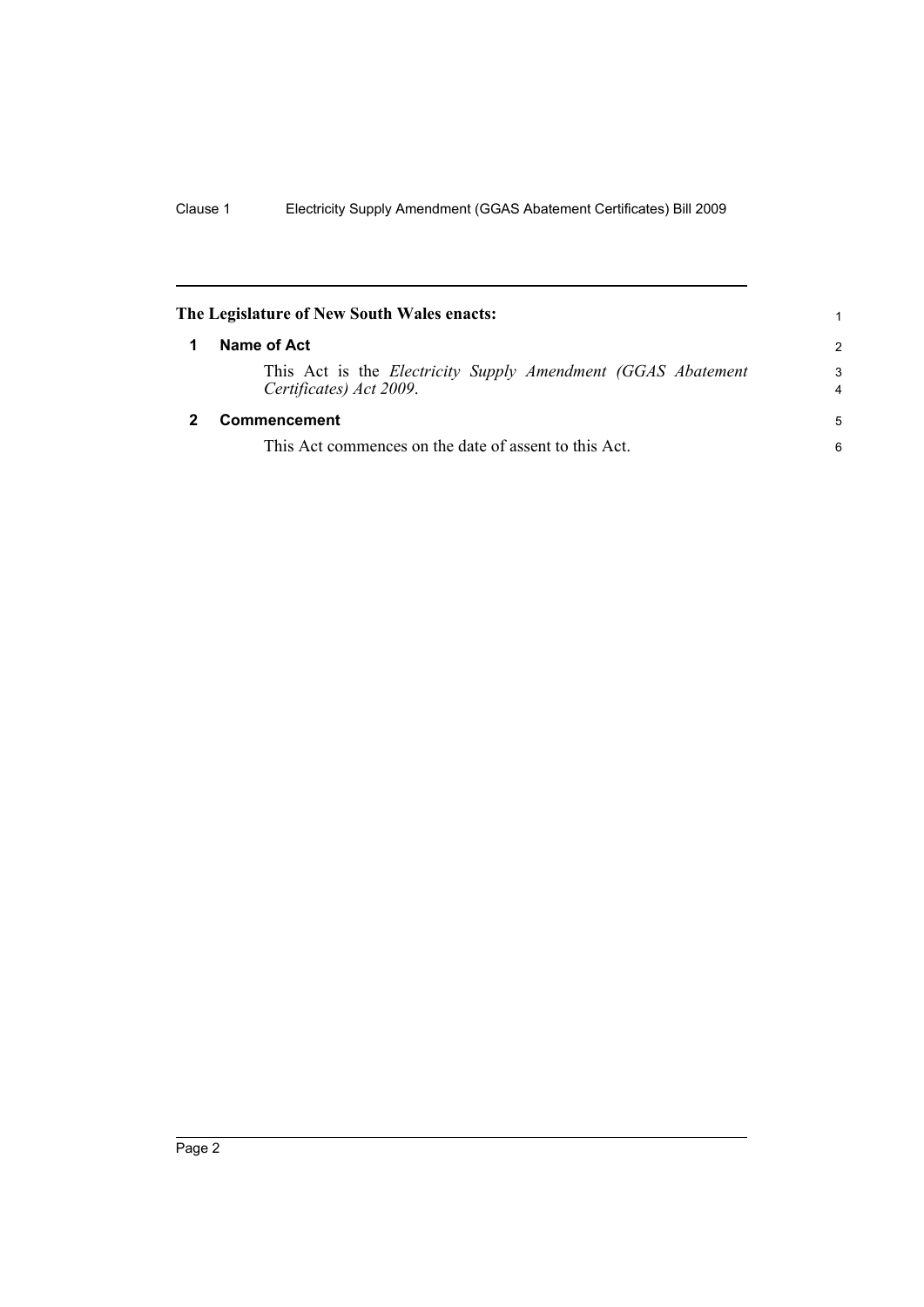Amendment of Electricity Supply Act 1995 No 94 Schedule 1

<span id="page-6-0"></span>

|       | <b>Schedule 1</b>    | <b>Amendment of Electricity Supply Act</b><br>1995 No 94                                                                                                                                                                                                    | 1<br>$\overline{2}$  |
|-------|----------------------|-------------------------------------------------------------------------------------------------------------------------------------------------------------------------------------------------------------------------------------------------------------|----------------------|
| [1]   |                      | Sections 43EI (2) and 97HD (2)                                                                                                                                                                                                                              | 3                    |
|       |                      | Omit "head of The Cabinet Office" wherever occurring.                                                                                                                                                                                                       | 4                    |
|       | Cabinet".            | Insert instead "Director-General of the Department of Premier and Cabinet or<br>the Deputy Director General, (General Counsel), Department of Premier and                                                                                                   | 5<br>6<br>7          |
| [2]   |                      | <b>Section 97AB Definitions</b>                                                                                                                                                                                                                             | 8                    |
|       |                      | Insert in alphabetical order:                                                                                                                                                                                                                               | 9                    |
|       |                      | <i>category A generation</i> means category A generation, as referred<br>to in the document entitled Greenhouse Gas Emissions from<br>Electricity Supplied in NSW: Emissions Workbook published by<br>the Ministry of Energy and Utilities in October 2000. | 10<br>11<br>12<br>13 |
| $[3]$ |                      | <b>Section 97DA Eligibility for accreditation</b>                                                                                                                                                                                                           | 14                   |
|       |                      | Omit ", as referred to in the Emissions Workbook" from section 97DA (6).                                                                                                                                                                                    | 15                   |
| [4]   | Section 97DA (7)     |                                                                                                                                                                                                                                                             | 16                   |
|       | Omit the subsection. |                                                                                                                                                                                                                                                             | 17                   |
| [5]   |                      | <b>Section 97DB Application for accreditation</b>                                                                                                                                                                                                           | 18                   |
|       |                      | Insert after section 97DB (1):                                                                                                                                                                                                                              | 19                   |
|       | (1A)                 | An application cannot be made on or after 1 July 2009 or such<br>later day as may be prescribed by the regulations.                                                                                                                                         | 20<br>21             |
| [6]   |                      | Section 97EC When certificates may be created                                                                                                                                                                                                               | 22                   |
|       |                      | Omit section 97EC (2). Insert instead:                                                                                                                                                                                                                      | 23                   |
|       | (2)                  | An abatement certificate cannot be created in relation to an<br>activity later than 6 months after the end of the year in which the<br>activity takes place.                                                                                                | 24<br>25<br>26       |
|       | (2A)                 | An abatement certificate cannot be created in relation to category<br>A generation occurring on or after 1 July 2009 or such later day<br>as may be prescribed by the regulations.                                                                          | 27<br>28<br>29       |
|       | (2B)                 | An abatement certificate cannot be created in relation to category<br>A generation after 1 October 2009, or if a later day is prescribed<br>under subsection (2A), more than 3 months after that later day.                                                 | 30<br>31<br>32       |
|       | (2C)                 | If a later day is prescribed under subsection $(2A)$ , the regulations<br>may also provide for transitional arrangements in relation to any                                                                                                                 | 33<br>34             |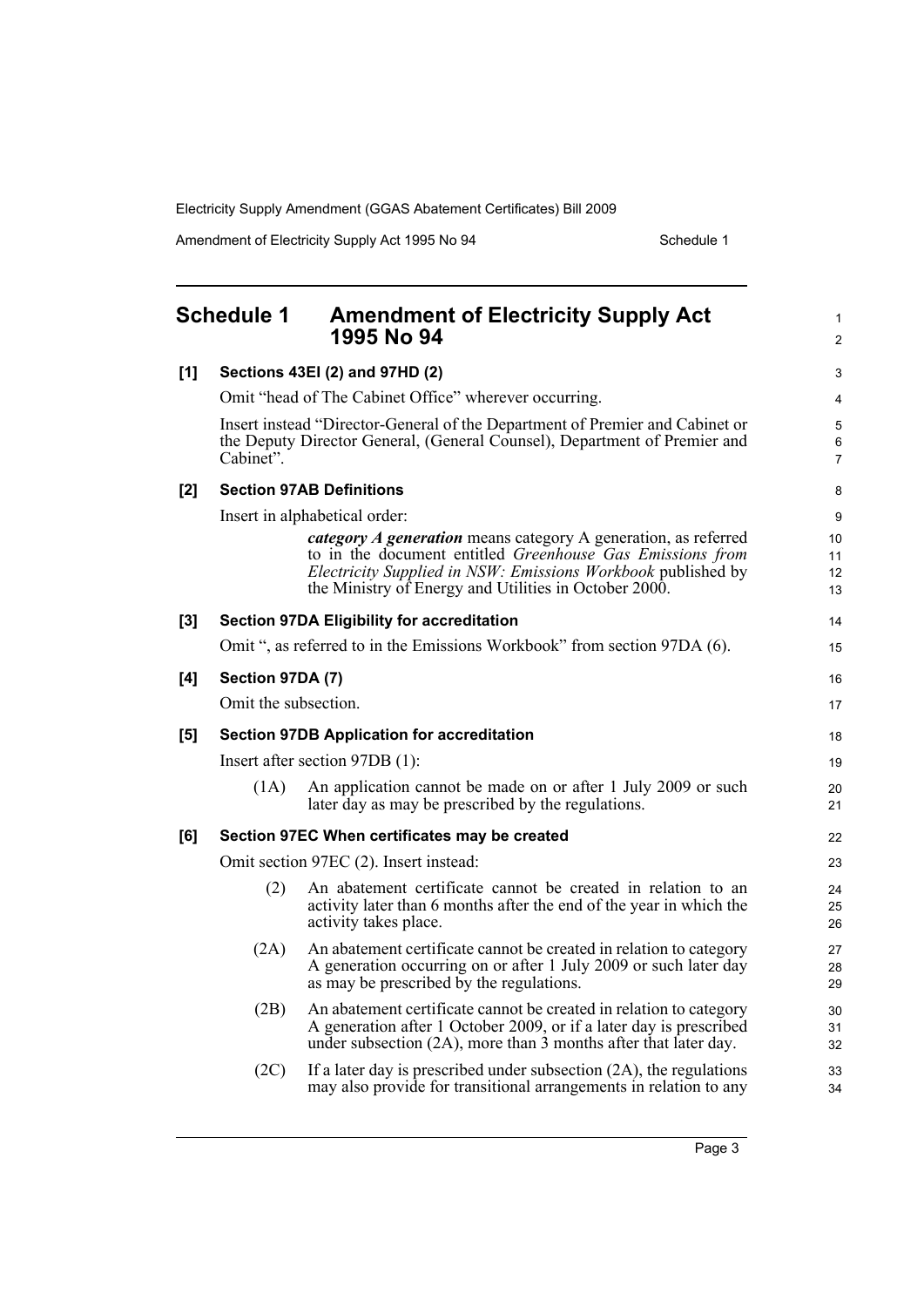|     |     |                    | category A generation occurring after 1 July 2009 and before that<br>later day, including by providing an exemption<br>from<br>subsection $(2)$ .                                              | $\mathbf{1}$<br>$\overline{c}$<br>3 |
|-----|-----|--------------------|------------------------------------------------------------------------------------------------------------------------------------------------------------------------------------------------|-------------------------------------|
| [7] |     | <b>Section 98A</b> |                                                                                                                                                                                                | 4                                   |
|     |     |                    | Insert before section 98:                                                                                                                                                                      | 5                                   |
|     | 98A |                    | <b>Compensation not payable</b>                                                                                                                                                                | 6                                   |
|     |     | (1)                | Compensation is not payable by or on behalf of the State:                                                                                                                                      | $\overline{7}$                      |
|     |     |                    | because of the enactment, making or operation of any of<br>(a)<br>the following:                                                                                                               | 8<br>9                              |
|     |     |                    | (i)<br>Part 8A,                                                                                                                                                                                | 10                                  |
|     |     |                    | the<br>Electricity<br>Supply<br>(ii)<br>Amendment<br>(GGAS<br>Abatement Certificates) Act 2009 or any other Act<br>that amends that Part,                                                      | 11<br>12<br>13                      |
|     |     |                    | any instrument under that Part, or<br>(iii)                                                                                                                                                    | 14                                  |
|     |     |                    | because of any consequence of any such enactment,<br>(b)<br>making or operation, or                                                                                                            | 15<br>16                            |
|     |     |                    | because of any statement or conduct relating to any such<br>(c)<br>enactment, making or operation, or                                                                                          | 17<br>18                            |
|     |     |                    | because of any statement or conduct relating to<br>(d)<br>accreditation as an abatement certificate provider under<br>Part 8A or to abatement certificates within the meaning of<br>that Part. | 19<br>20<br>21<br>22                |
|     |     | (2)                | The section extends to statements, conduct and any other matter<br>occurring before the commencement of this section.                                                                          | 23<br>24                            |
|     |     | (3)                | In this section:                                                                                                                                                                               | 25                                  |
|     |     |                    | <i>compensation</i> includes damages or any other form of monetary<br>compensation.                                                                                                            | 26<br>27                            |
|     |     |                    | <i>conduct</i> includes any act or omission, whether unconscionable,<br>misleading, deceptive or otherwise.                                                                                    | 28<br>29                            |
|     |     |                    | <i>statement</i> includes a representation of any kind:                                                                                                                                        | 30                                  |
|     |     |                    | whether made verbally or in writing, and<br>(a)                                                                                                                                                | 31                                  |
|     |     |                    | whether negligent, false, misleading or otherwise.<br>(b)                                                                                                                                      | 32                                  |
|     |     |                    | the State means the Crown within the meaning of the Crown<br>Proceedings Act 1988 or an officer, employee or agent of the<br>Crown.                                                            | 33<br>34<br>35                      |